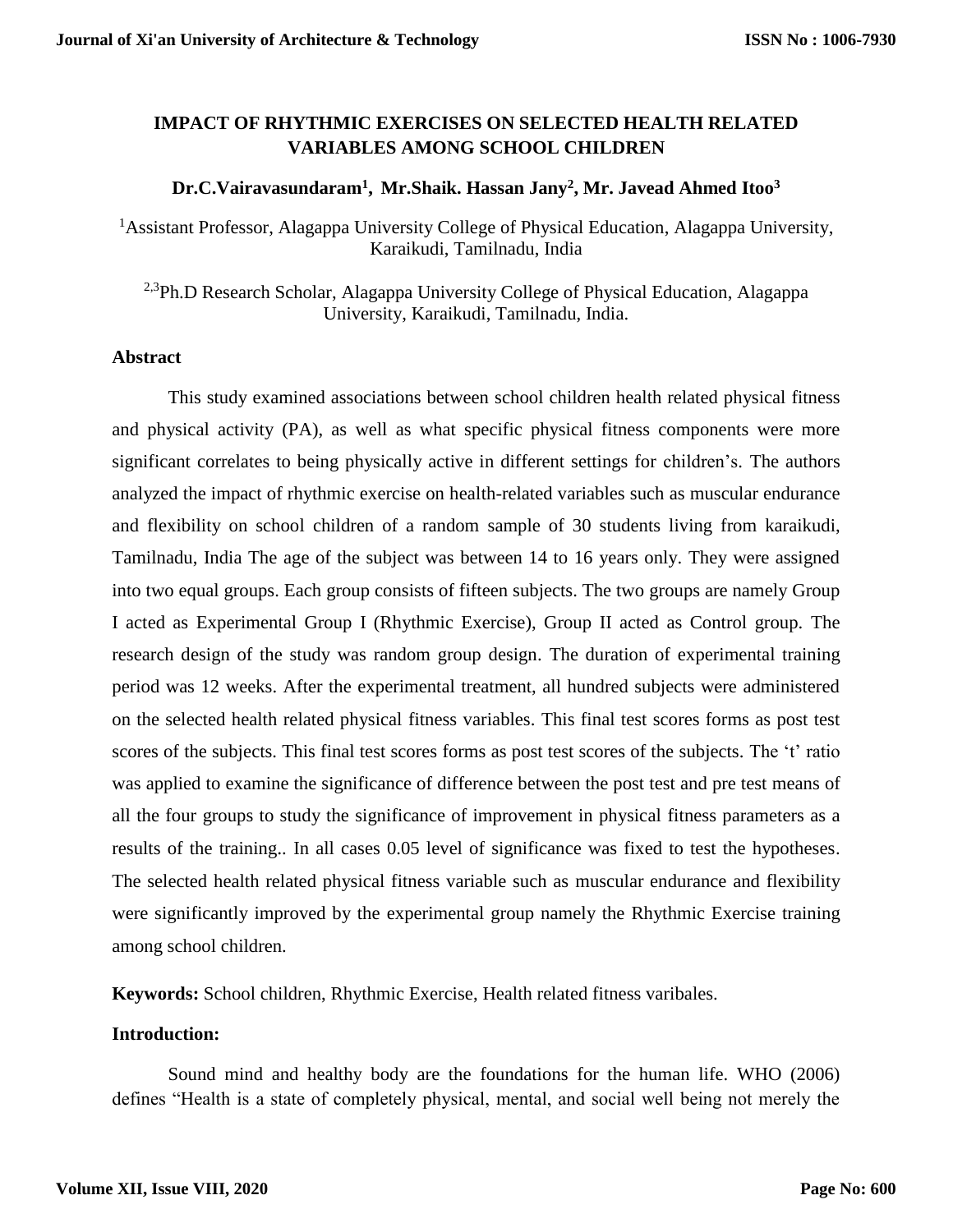absence of disease or infirmity". A condensed definition of health states "Health is the quality of life that enables the person to live most and serve best". Health is thus a level of functional efficiency of living being and a general condition of person's mind, body and spirit. Most disease has their origin in mind. A person can be said to be healthy when his or her body is healthy and the mind is clear and calm. Health is the foundation upon which rest the happiness of the people and the strength of the nation. Medical experts are of the unanimous opinion that, exercise helps in keeping good health and one who is in a good physical condition is seldom prone to any disease. Proper exercise is unfortunately one of the most ignored aspects in a healthy lifestyle, which is one of the main reason why obesity is becoming very common. Majority of individuals do not perform adequate exercise to balance their calorie need to be familiar with the basics of good exercise, as well as how regular exercise can do well to the body. The greatness of a nation is dependent to a large extend on the total fitness of every citizen.

Cardiovascular disease (CVD) causes 17.5 million deaths worldwide each year, representing 30% of all global deaths (World Health Organization, 2007). According to the World Health Organization (2007), over 80% of cardiovascular death occur in low-and middleincome countries. In developing countries in Africa, Western Asia and Southern Asia 15% to 20% of the annual deaths are due to CVDs (American Heart Association, 2001).

When your child takes part in activities and moves to the beat of the music, for example clapping, jumping, playing rhythmic patterns with instruments to music, songs and rhymes they are taking part in something that comes very naturally to them. They are ultimately developing the skills they will use for language, literacy, coordination, concentration and building a strong relationship between brain and body. Feeling the beat of rhythm and through words, rather than just understanding the concept, is a vital aspect in accomplishing a lifelong love of music.

## **Methods:**

The purpose of the study was to find out the impact of rhythmic exercise on healthrelated variables such as cardio respiratory endurance, muscular strength, muscular endurance, flexibility, body composition on school children of a random sample of 100 students living from karaikudi, Tamilnadu, India The age of the subject was between 14 to 16 years only. They were assigned into two equal groups. Each group consists of twenty five subjects. The two groups are namely Group I acted as Experimental Group I (Rhythmic Exercise), Group II acted as Control group. The research design of the study was random group design. The duration of experimental training period was 12 weeks. After the experimental treatment, all hundred subjects were administered on the selected health related physical fitness variables. This final test scores forms as post test scores of the subjects. The 't' ratio was applied to examine the significance of difference between the post test and pre test means of all the four groups to study the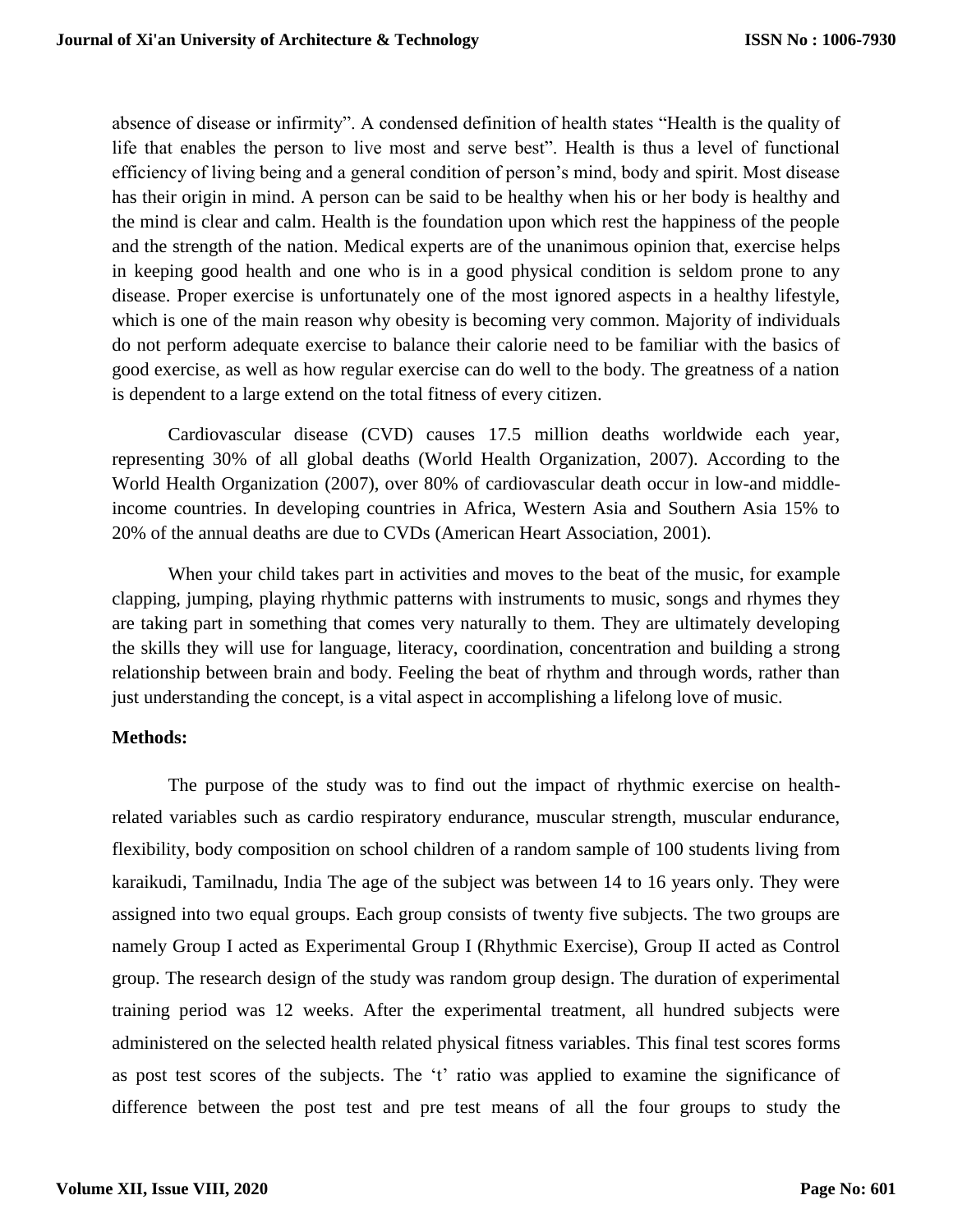significance of improvement in physical fitness parameters as a results of the training.. In all cases 0.05 level of significance was fixed to test the hypotheses.

## **Table I**

#### **COMPUTATION OF 'T' RATIO ON MUSCULAR STRENGTH AND FLEXIBILITY OF RHYTHMIC EXERCISE TRAINING GROUP AND CONTROL GROUP**

| (Scores in seconds) |             |       |            |                  |       |            |             |               |           |
|---------------------|-------------|-------|------------|------------------|-------|------------|-------------|---------------|-----------|
| <b>Pre Test</b>     |             |       |            | <b>Post Test</b> |       |            |             |               |           |
| Group               | <b>Mean</b> | SD(±) | <b>SEM</b> | <b>Mean</b>      | SD(±) | <b>SEM</b> | <b>Mean</b> | $\frac{0}{0}$ | $\cdot$ t |
|                     |             |       |            |                  |       |            | <b>Diff</b> |               |           |
| <b>RETG</b>         | 32.86       | 3.80  | 0.98       | 42.33            | 3.15  | 0.81       | 11.87       | 9.47          | $7.84*$   |
| CG                  | 29.66       | 4.08  | 1.05       | 29.66            | 4.11  | 1.06       | 0.00        | 0.00          | 1.87      |
| <b>Pre Test</b>     |             |       |            | <b>Post Test</b> |       |            |             |               |           |
| <b>RETG</b>         | 20.06       | 3.84  | 0.99       | 25.80            | 4.14  | 1.06       | 5.74        | 22.24         | 19.09*    |
| CG                  | 19.06       | 2.81  | 0.72       | 19.20            | 2.33  | 0.66       | 0.14        | 0.72          | 0.45      |

\* *Significant at 0.05 level for the degrees of freedom 1 and 14, 2.145*

Table I shows the computation of 't' ratio on Muscular strength and endurance and flexibility of experimental and control group. The obtained 't' ratio for Rhythmic exercise group are 7.84 and 19.09 respectively. These values are higher than the required table value of 2.145 for significance at 0.05 level for degrees of freedom 1 and 14. Whereas the obtained 't' value of control group 1.87 and 0.45 was lesser than the required table value of 2.145 it was not significant. The result revealed that the experimental group improved their performance in Muscular strength and endurance and flexibility due to rhythmic exercise training group on school children.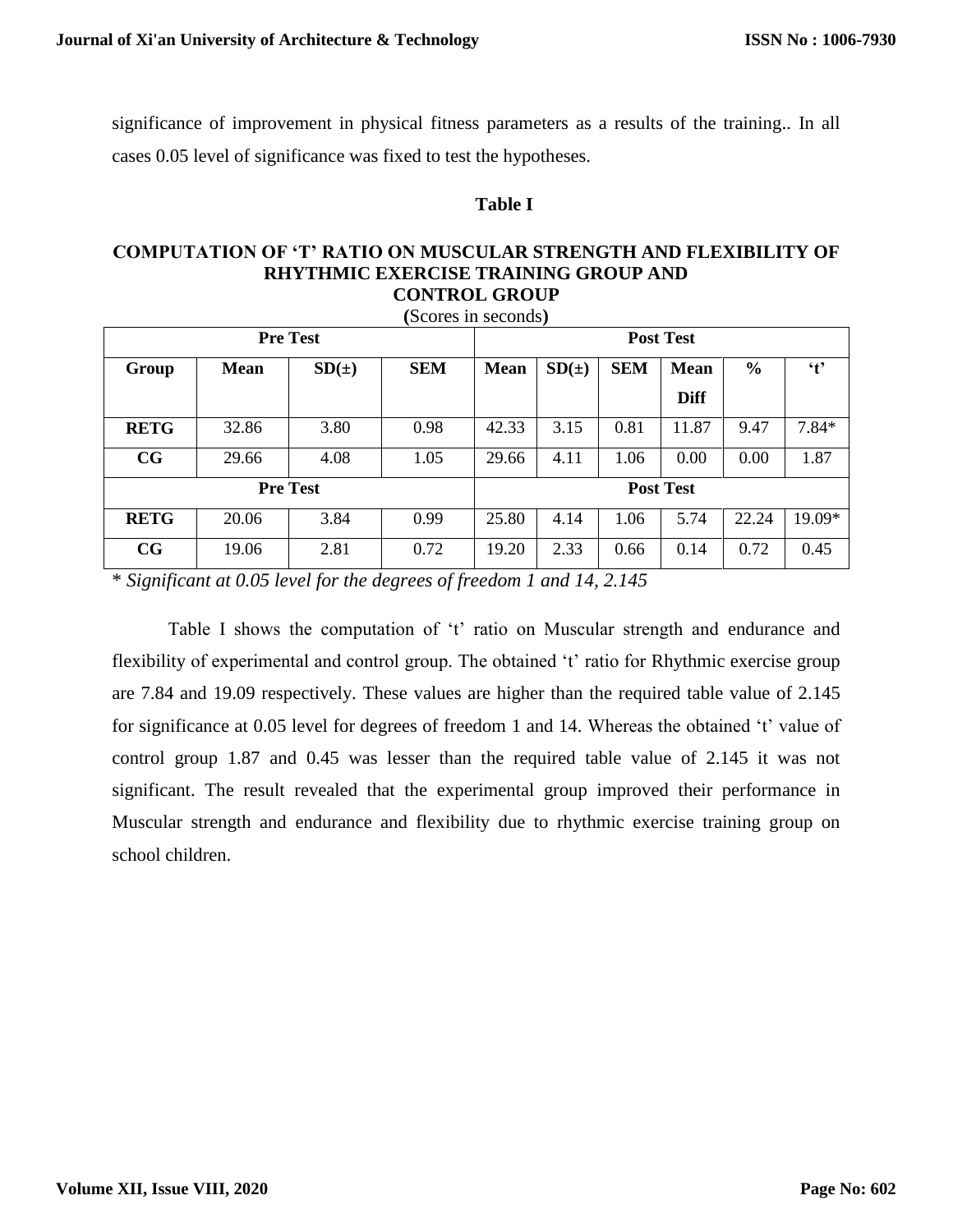

# **BAR DIAGRAM ON PRE AND POST TEST SCORES ON EXPERIMENTAL AND CONTROL GROUPS ON MUSCULAR STRENGTH ENDURANCE**



**Figure 2**

**BAR DIAGRAM ON PRE AND POST TEST SCORES ON EXPERIMENTAL AND CONTROL GROUPS ON FLEXIBILITY**



## **Discussion on findings:**

Impact of Rhythmic exercise training group on selected health related variables was found better significant improvement on flexibility 't' value 7.84 and 19.09 respectively. The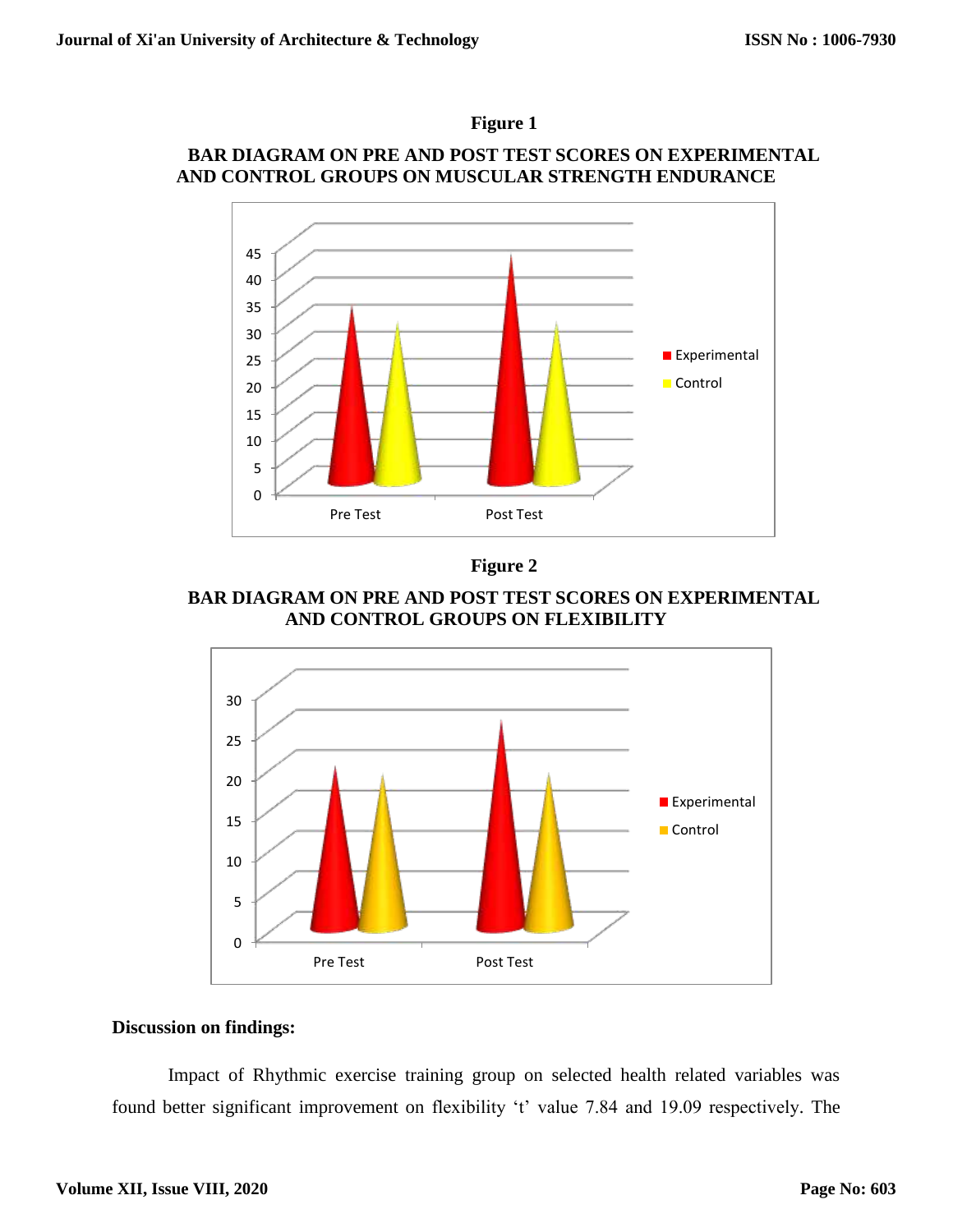above result in line with Vijaya. (2009) found that aerobic dancing group has significantly improved the cardio respiratory endurance among among school girls. Vajda et al. (2007) found that physical activity brought about such development in the cardio-respiratory functions of the obese subjects.

## **Conclusion:**

The selected health related physical fitness variable such as muscular endurance and flexibility were significantly improved by the experimental group namely the Rhythmic Exercise training among school children.

## **Conflict of interest:**

There is no conflicting of interest.

### **Acknowledgement:**

The authors would like to thank Alagappa University, RUSA 2.0 Scheme for their support.

#### **Reference:**

- 1. Hussey J, Bell C, Bennett J, O'Dwyer J, Gormley J. Relationship between the intensity of physical activity, inactivity, cardiorespiratory fitness and body composition in 7-10-year-oldDublin children. Br J Sports Med.2007;41:311–6.
- 2. He QQ, Wong TW, Du L, et al. Physical activity, cardiovascular fitness, andobesity among Chinese children. Prev Med. 2011;52(2):109–13.
- 3. Ruiz JR, Rizzo NS, Hurtig-Wennlöf A, et al. Relations of total physical activityand intensity to fitness and fatness in children: the European youth heartstudy. Am J Clin Nutri. 2006;84:299–303.
- 4. Gutin B, Yin Z, Humphries MC, et al. Relations of moderate and vigorousphysical activity to fitness and fatness in adolescents. Am J Clin Nutri. 2005;80:584–90.
- 5. Rowlands AV, Eston RG, Ingledew DK. Relationship between activity levels,aerobic fitness, and body fat in 8- to 10-yr-old children. J Appl Physiol. 1999;86:1428–35.